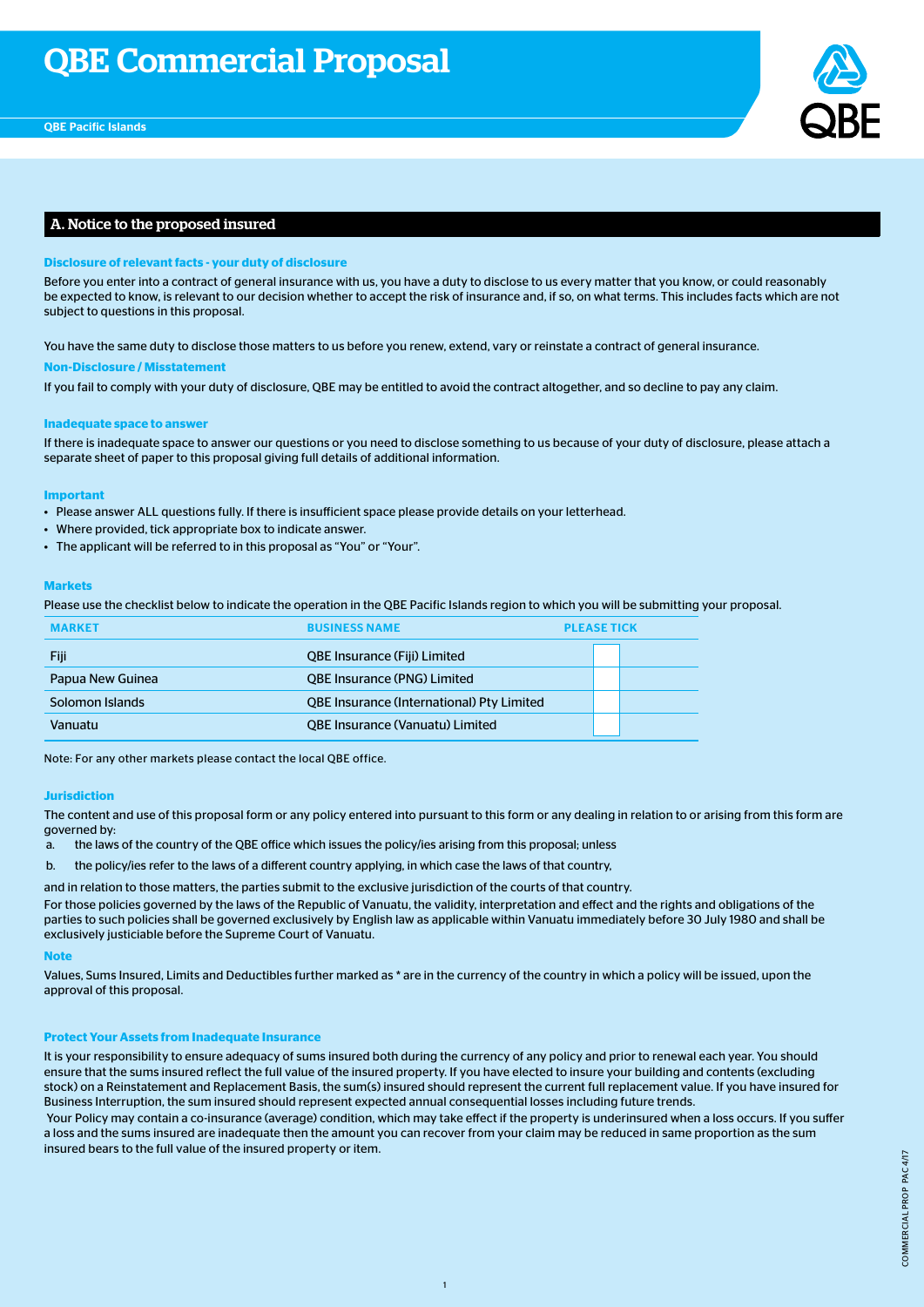|                       | B. Details of the proposed insured                                       |                                                                                                           |                  |                                |                      |      |                             |                                          |                   |                |
|-----------------------|--------------------------------------------------------------------------|-----------------------------------------------------------------------------------------------------------|------------------|--------------------------------|----------------------|------|-----------------------------|------------------------------------------|-------------------|----------------|
| Name(s) in full       |                                                                          |                                                                                                           |                  |                                |                      |      |                             |                                          |                   |                |
| Phone no              |                                                                          | Fax no                                                                                                    |                  |                                | <b>Mobile no</b>     |      |                             | email                                    |                   |                |
| <b>Postal address</b> |                                                                          |                                                                                                           |                  |                                |                      |      |                             |                                          |                   |                |
|                       | Name and address of other interested persons (eg. mortgagees or lessors) |                                                                                                           |                  |                                |                      |      |                             |                                          |                   |                |
|                       |                                                                          |                                                                                                           |                  |                                |                      |      |                             |                                          |                   |                |
|                       |                                                                          |                                                                                                           |                  |                                |                      |      |                             |                                          |                   |                |
|                       |                                                                          | Type of interest (eg. mortgagee, bill of sale holder)                                                     |                  |                                |                      |      |                             |                                          |                   |                |
|                       |                                                                          |                                                                                                           |                  |                                |                      |      |                             |                                          |                   |                |
|                       |                                                                          |                                                                                                           |                  |                                |                      |      |                             |                                          |                   |                |
|                       | Period of insurance: from                                                |                                                                                                           |                  | to                             |                      |      |                             |                                          |                   |                |
|                       | C. Details of business premises                                          |                                                                                                           |                  |                                |                      |      |                             |                                          |                   |                |
| 1. Type of business   |                                                                          |                                                                                                           |                  |                                |                      |      |                             |                                          |                   |                |
|                       | 2. Activities or processes involved                                      |                                                                                                           |                  |                                |                      |      |                             |                                          |                   |                |
|                       |                                                                          |                                                                                                           |                  |                                |                      |      |                             |                                          |                   |                |
|                       |                                                                          |                                                                                                           |                  |                                |                      |      |                             |                                          |                   |                |
| 3. Number of years:   |                                                                          |                                                                                                           | In this business |                                |                      |      |                             | At this location                         |                   |                |
|                       | 4. Number of employees:                                                  |                                                                                                           |                  |                                |                      |      |                             |                                          |                   |                |
| 5. Locations          |                                                                          | Note: Please use the numbers below to refer to each of these locations in the following questions 6 to 8. |                  |                                |                      |      |                             |                                          |                   |                |
| 1)                    |                                                                          |                                                                                                           |                  |                                |                      |      |                             |                                          |                   |                |
| 2)                    |                                                                          |                                                                                                           |                  |                                |                      |      |                             |                                          |                   |                |
| 3)                    |                                                                          |                                                                                                           |                  |                                |                      |      |                             |                                          |                   |                |
| 4)                    |                                                                          |                                                                                                           |                  |                                |                      |      |                             |                                          |                   |                |
|                       | 6. Details of premises                                                   | (refer to locations listed in Q5)                                                                         |                  |                                |                      |      |                             |                                          |                   |                |
| <b>Location</b>       |                                                                          | <b>Construction</b>                                                                                       |                  | <b>No of</b><br><b>storeys</b> | <b>Floor</b><br>area |      | <b>Year</b><br><b>built</b> | <b>Years at this</b><br><b>situation</b> | hours             | <b>Trading</b> |
|                       | <b>Wall</b>                                                              | <b>Roof</b>                                                                                               | <b>Floor(s)</b>  |                                |                      |      |                             |                                          |                   |                |
| 1)                    |                                                                          |                                                                                                           |                  |                                |                      |      |                             |                                          |                   |                |
| 2)                    |                                                                          |                                                                                                           |                  |                                |                      |      |                             |                                          |                   |                |
| 3)                    |                                                                          |                                                                                                           |                  |                                |                      |      |                             |                                          |                   |                |
| 4)                    |                                                                          |                                                                                                           |                  |                                |                      |      |                             |                                          |                   |                |
|                       | 7. Occupancy - Locations (refer to Q 5)                                  |                                                                                                           |                  |                                |                      |      |                             |                                          |                   |                |
|                       |                                                                          |                                                                                                           | <b>Location1</b> |                                | <b>Location 2</b>    |      | <b>Location 3</b>           |                                          | <b>Location 4</b> |                |
|                       |                                                                          | Are you the owner/owner occupier/tenant?                                                                  |                  |                                |                      |      |                             |                                          |                   |                |
|                       | Who occupies the adjoining premises?                                     |                                                                                                           |                  |                                |                      |      |                             |                                          |                   |                |
|                       |                                                                          | Approx. separation (metres) between you<br>and the neighbouring/adjoining premises                        |                  |                                |                      |      |                             |                                          |                   |                |
| premises, if any?     |                                                                          | What is the percentage of vacant portion of                                                               |                  |                                |                      |      |                             |                                          |                   |                |
|                       | Do you store flammables?                                                 | If "Yes", please advise quantity in litres.                                                               |                  |                                |                      |      |                             |                                          |                   |                |
|                       |                                                                          | 8. Fire and theft protection - Is the section of premises occupied solely by you protected by:            |                  |                                |                      |      |                             |                                          |                   |                |
|                       |                                                                          |                                                                                                           | <b>Location1</b> |                                | <b>Location 2</b>    |      | <b>Location 3</b>           |                                          | <b>Location 4</b> |                |
|                       | a) Fire sprinkler system?                                                |                                                                                                           |                  |                                |                      |      |                             |                                          |                   |                |
|                       |                                                                          | If "Yes" at a) above, please provide details below:                                                       |                  |                                |                      |      |                             |                                          |                   |                |
|                       | <b>Water supply?</b>                                                     |                                                                                                           | Single           | Dual                           | Single               | Dual | Single                      | Dual                                     | Single            | Dual           |
|                       |                                                                          | If "Yes" is there a maintenance agreement                                                                 |                  |                                |                      |      |                             |                                          |                   |                |
|                       | b) Fire extinguishers?                                                   |                                                                                                           |                  |                                |                      |      |                             |                                          |                   |                |
|                       |                                                                          | If "Yes" at b) above, please provide details below:                                                       |                  |                                |                      |      |                             |                                          |                   |                |
| Type?<br>How many?    |                                                                          |                                                                                                           |                  |                                |                      |      |                             |                                          |                   |                |
|                       | Is there a maintenance agreement?                                        |                                                                                                           |                  |                                |                      |      |                             |                                          |                   |                |
|                       | c) Fire hoses?                                                           |                                                                                                           |                  |                                |                      |      |                             |                                          |                   |                |

2

| י<br>י      |  |
|-------------|--|
| ì           |  |
| <b>AC</b>   |  |
|             |  |
| ica         |  |
|             |  |
|             |  |
| Ξ           |  |
| <b>DCIA</b> |  |
| ì,          |  |
| ì           |  |
| ì           |  |
|             |  |
|             |  |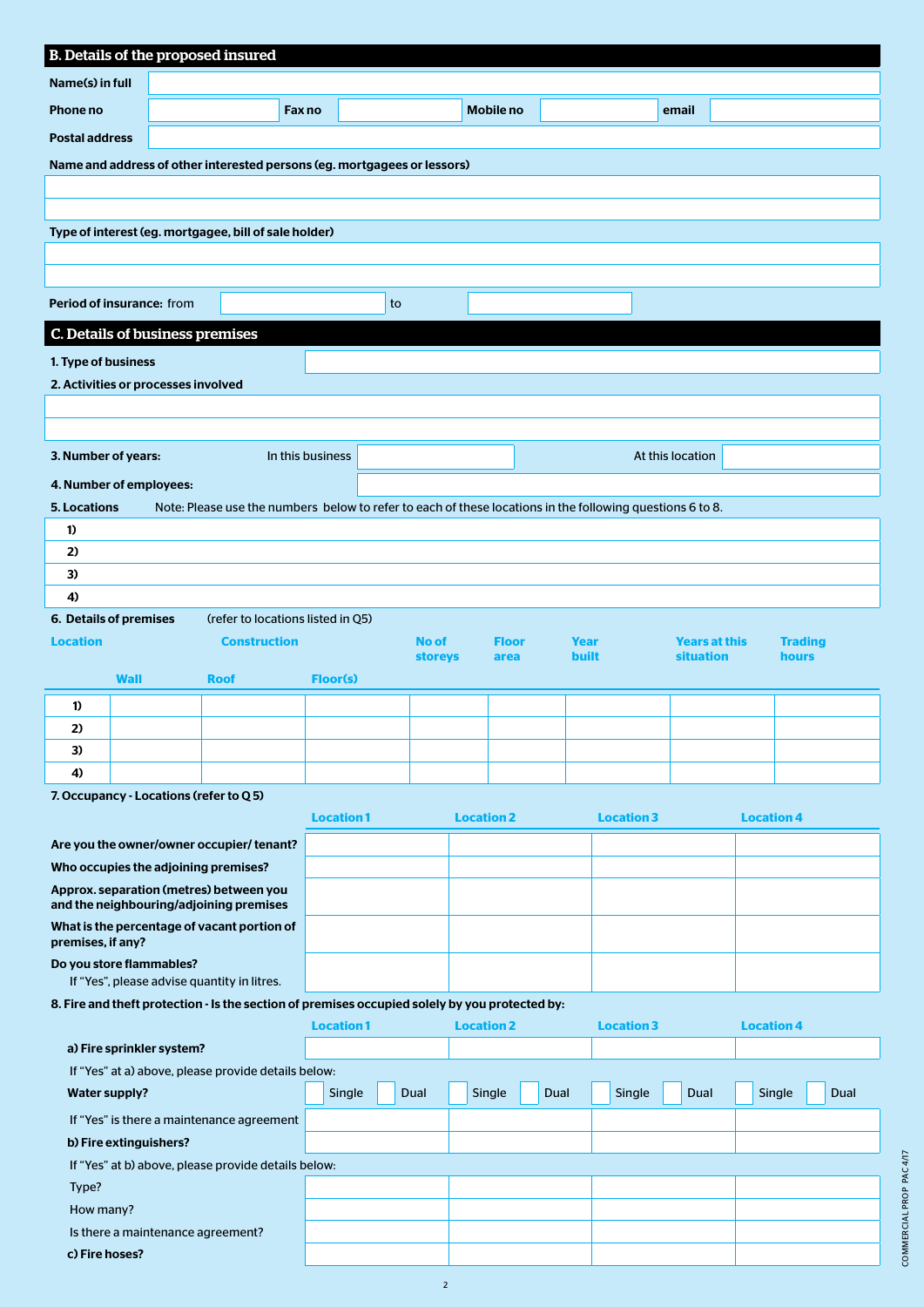|                                                                                                                           | <b>Location1</b> | <b>Location 2</b> | <b>Location 3</b> | <b>Location 4</b> |  |
|---------------------------------------------------------------------------------------------------------------------------|------------------|-------------------|-------------------|-------------------|--|
| d) Burglar alarm system?                                                                                                  |                  |                   |                   |                   |  |
| If "Yes", please provide details:                                                                                         |                  |                   |                   |                   |  |
| Local?                                                                                                                    |                  |                   |                   |                   |  |
| Dialer?                                                                                                                   |                  |                   |                   |                   |  |
| Landline?                                                                                                                 |                  |                   |                   |                   |  |
| Monitored, if "Yes" by whom?                                                                                              |                  |                   |                   |                   |  |
| e) Deadlocks on all external doors?                                                                                       |                  |                   |                   |                   |  |
| f) Are doors solid wood and/or<br>protected by grill gates?                                                               |                  |                   |                   |                   |  |
| g) Are skylights protected by bars and/or<br>security grills?                                                             |                  |                   |                   |                   |  |
| h) Fully enclosed security fence?                                                                                         |                  |                   |                   |                   |  |
| i) Bars on all external windows?                                                                                          |                  |                   |                   |                   |  |
| j) Security guard?                                                                                                        |                  |                   |                   |                   |  |
| If "Yes", please provide details:                                                                                         |                  |                   |                   |                   |  |
| 24 hr, 7 day basis?                                                                                                       |                  |                   |                   |                   |  |
| Part time?                                                                                                                |                  |                   |                   |                   |  |
| Patrol?                                                                                                                   |                  |                   |                   |                   |  |
| k) Survey required?                                                                                                       |                  |                   |                   |                   |  |
| If more than four premises, please provide details per this section C on a separate schedule.<br><b>D. Claims details</b> |                  |                   |                   |                   |  |
| 1. Have you (in the past 5 years)                                                                                         |                  |                   |                   |                   |  |
| 1.1 made any claim(s) on an insurer for loss or damage? If "Yes", please provide details                                  |                  |                   | <b>Yes</b>        | <b>No</b>         |  |
|                                                                                                                           |                  |                   |                   |                   |  |
|                                                                                                                           |                  |                   |                   |                   |  |
| 1.2 had any insurance declined or cancelled, proposal/application rejected, renewal refused, claim                        |                  |                   |                   |                   |  |

| 1.3 suffered any loss or damage which would have been covered by the proposed insurance policy? | Yes | <b>No</b> |  |
|-------------------------------------------------------------------------------------------------|-----|-----------|--|
| If "Yes", please provide details                                                                |     |           |  |
|                                                                                                 |     |           |  |
|                                                                                                 |     |           |  |
|                                                                                                 |     |           |  |
| 2. Have you or any partner(s), shareholder(s) or director(s) of the business                    |     |           |  |
| 2.1 ever been declared bankrupt? If "Yes", please provide details                               | Yes | <b>No</b> |  |
|                                                                                                 |     |           |  |
|                                                                                                 |     |           |  |
|                                                                                                 |     |           |  |

rejected or special conditions or excess imposed by an insurer? If "Yes", please provide details Yes No No

| 2.2 ever been involved in a company or business which became insolvent or subject to any form of           |     |           |  |
|------------------------------------------------------------------------------------------------------------|-----|-----------|--|
| insolvency administration (e.g. liquidation or receivership)? If "Yes", please provide details             | Yes | <b>No</b> |  |
|                                                                                                            |     |           |  |
|                                                                                                            |     |           |  |
|                                                                                                            |     |           |  |
| 2.3 been convicted of any criminal offence within the past 5 years (other than minor traffic convictions)? | Yes | <b>No</b> |  |
| If "Yes", please provide details                                                                           |     |           |  |
|                                                                                                            |     |           |  |
|                                                                                                            |     |           |  |
|                                                                                                            |     |           |  |

3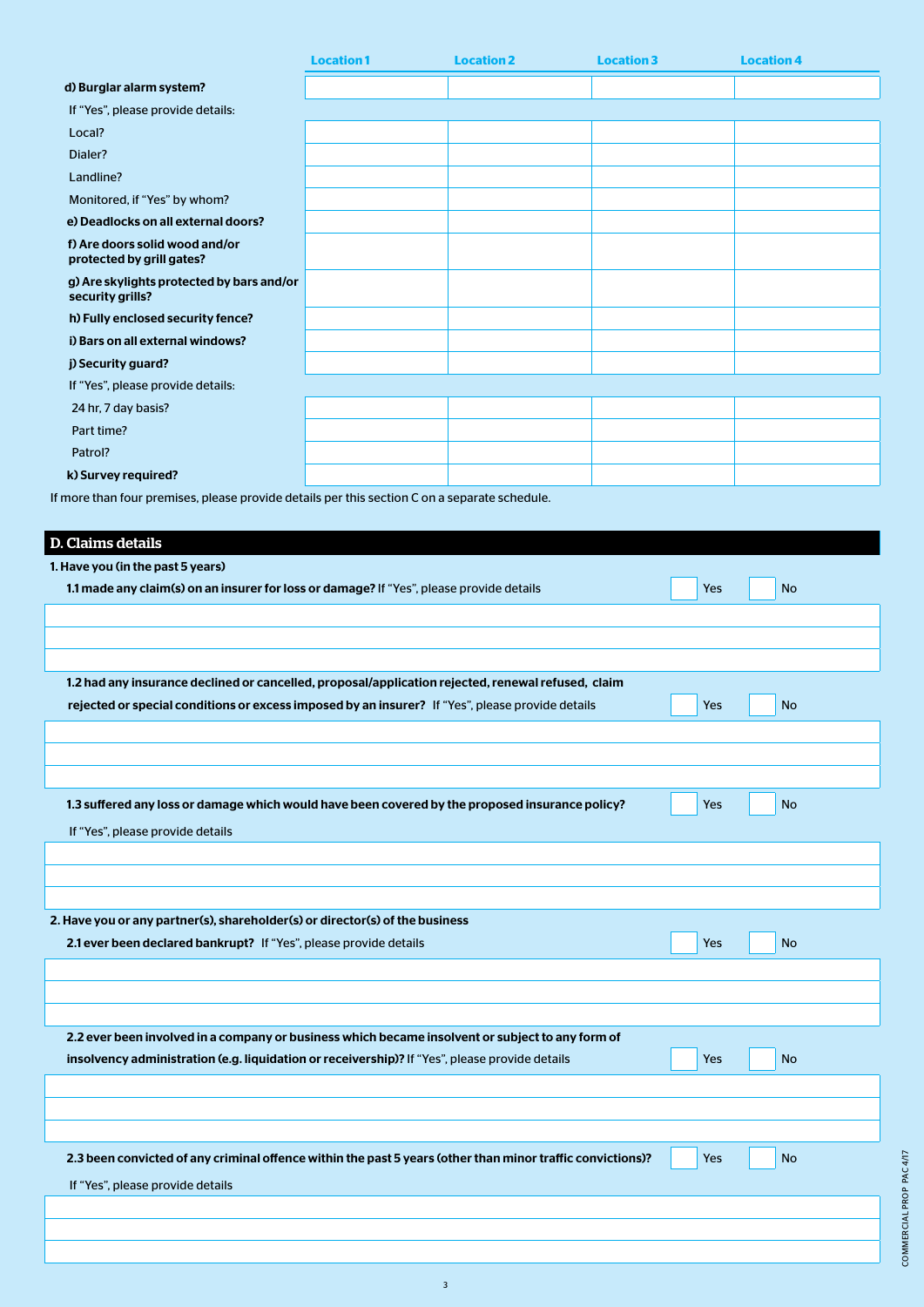| 2.4 been liable for any civil offence or pecuniary penalty? If "Yes", please provide details |  | Yes |  | <b>No</b> |
|----------------------------------------------------------------------------------------------|--|-----|--|-----------|
|----------------------------------------------------------------------------------------------|--|-----|--|-----------|

# E. Declared values - Section 1 Material damage

| 1. Location(s) - refer to locations listed in Q5 - and sum insured |                  |                             |                       |              |                          |
|--------------------------------------------------------------------|------------------|-----------------------------|-----------------------|--------------|--------------------------|
| <b>Locations</b>                                                   | <b>Buildings</b> | <b>Contents excl. stock</b> | <b>Stock-in-trade</b> | <b>Other</b> | <b>Basis (see below)</b> |
| $\bf{D}$                                                           |                  |                             |                       |              |                          |
| 2)                                                                 |                  |                             |                       |              |                          |
| 3)                                                                 |                  |                             |                       |              |                          |
| 4)                                                                 |                  |                             |                       |              |                          |

If more than four premises, please provide details per this section C on a separate schedule.

Insurance for Building, Contents excl. stock and Other are on a Replacement (R) or Indemnity (I) basis. Insurance for Stock-in-trade is on an Indemnity basis.

## 2. Describe the interest insured under 'Other':

# F. Declared values - Section 2 Consequential loss of profit

|                                          |                                      |        |      |      |     |  |       | <b>Sum insured *</b> |  |
|------------------------------------------|--------------------------------------|--------|------|------|-----|--|-------|----------------------|--|
| 1. Gross profit                          |                                      |        |      |      |     |  |       |                      |  |
| 2. Gross profit (including 100% Payroll) |                                      |        |      |      |     |  |       |                      |  |
| 3. Wages and salaries                    | weeks                                |        |      |      |     |  |       |                      |  |
| 4. Wages and salaries: 100% for          |                                      | weeks  | then | $\%$ | for |  | weeks |                      |  |
| 5. Additional increased cost of working  |                                      |        |      |      |     |  |       |                      |  |
| 6. Fines and penalties                   |                                      |        |      |      |     |  |       |                      |  |
| 7. Rents receivable                      |                                      |        |      |      |     |  |       |                      |  |
|                                          | 8. Accountants fees to prepare claim |        |      |      |     |  |       |                      |  |
| 9. Book debts                            |                                      |        |      |      |     |  |       |                      |  |
| 10. Other (specify)                      |                                      |        |      |      |     |  |       |                      |  |
| 11. Uninsured working expenses:          |                                      |        |      |      |     |  |       |                      |  |
|                                          |                                      |        |      |      |     |  |       |                      |  |
|                                          |                                      |        |      |      |     |  |       |                      |  |
|                                          |                                      |        |      |      |     |  |       |                      |  |
|                                          |                                      |        |      |      |     |  |       |                      |  |
| 12. Indemnity period                     |                                      | months |      |      |     |  |       |                      |  |
|                                          |                                      |        |      |      |     |  |       |                      |  |

## G. Limits of liability - (maximum limit at any one situation)

## Section 1 - Material Loss Damage

Section 2 - Consequential Loss

Please ensure declared values are accurate and adequate (Notice to proposed insured) to avoid underinsurance.

## H. Optional covers and sublimits of liability

If you require to cover any or all of the following risks please tick Yes, specify the sub-limit and fill in the relevant supplementary proposal.

| 1. Do you wish to cover burglary / theft?   | Yes        |  |
|---------------------------------------------|------------|--|
| 2. Do you wish to cover money?              | <b>Yes</b> |  |
| 3. Do you wish to cover plate glass?        | <b>Yes</b> |  |
| 4. Do you wish to cover fidelity guarantee? | <b>Yes</b> |  |
|                                             |            |  |

4

Note: Not all covers are available in all markets and supplementary questionnaire may be required.



**Sublimit**